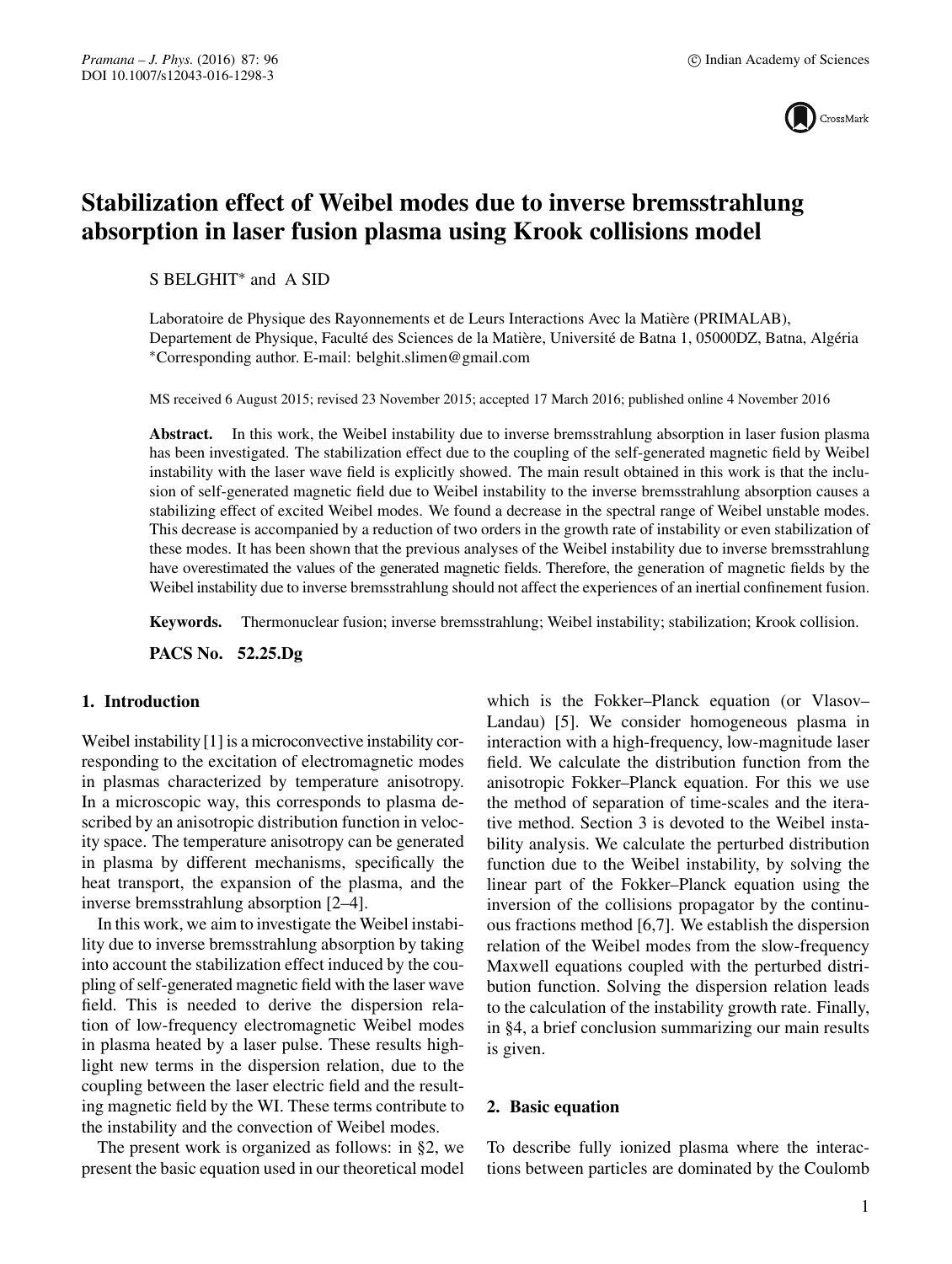interactions, it is judicious to use the Fokker–Planck equation [5]. For electrons, it is written in the laboratory frame as

$$
\frac{\partial f}{\partial t} + \vec{v} \cdot \frac{\partial f}{\partial \vec{r}} - \frac{e}{m_e} (\vec{E} + \vec{v} \times \vec{B}) \frac{\partial f}{\partial \vec{v}} = C_{ei}(f, f) + C_{ee}(f),\tag{1}
$$

where f is the distribution functions of electrons,  $m_e$ is the electron mass,  $e$  is the elementary charge,  $E$  and B are respectively the electric and the magnetic fields present in the plasma.  $C_{ee}(f)$  and  $C_{ei}(f)$  are respectively electron–electron collision and electron–ion collision operators [8]. They can be presented as

$$
\vec{E} = \vec{E}_h + \vec{E}_s \quad \text{and} \quad \vec{B} = \vec{B}_h + \vec{B}_s,
$$

where  $\vec{E}_h$  and  $\vec{B}_h$  represent the high-frequency fields associated with the laser wave,  $\vec{E}_s$  and  $\vec{B}_s$  mean lowfrequency fields associated with the disturbance in the plasma. We point out that  $B_h$  has a small magnitude compared to which  $\vec{E}_h$ : $\vec{E}_h/\vec{B}_h \sim C$ . In addition, the spatiotemporal evolution of the laser wave is of the form:

$$
\vec{E}_h = \vec{E}_0 \text{Re}[\exp(i\omega_l t)],\tag{2}
$$

where  $\vec{E}_0$  and  $\omega_l$  are respectively the wave electric field magnitude and the wave frequency.

In order to solve eq. (1), we consider two timescales, a low-frequency hydrodynamic time-scale and high-frequency (laser field) one. Therefore, the electronic distribution function *f* can be written as the sum of a quasistatic distribution function,  $f_s$ , which varies slowly in time and a high-frequency distribution function,  $f_h$ , following the temporal variation of hig-frequency laser electric field,  $E_h$ . So

$$
f(\vec{r}, \vec{v}, t) = f_s(\vec{r}, \vec{v}, t) + \text{Re}[f_h(\vec{v}) \exp(i\omega t)], \qquad (3)
$$

Note that the indices 's' and 'h' denote the time-scales (low-frequency) and (high-frequency) respectively, and will be used throughout this work.

The separation of time-scales in eq. (1) leads to the following high-frequency and low-frequency kinetic equations:

$$
\frac{\partial f_h}{\partial t} - \frac{e}{m_e} \vec{E}_h \cdot \frac{\partial f_s}{\partial \vec{\nu}} = \frac{e}{m_e} (\vec{E}_s + \vec{\nu} \times \vec{B}_s) \cdot \frac{\partial f_h}{\partial \vec{\nu}} + C_{ei}(f_h),\tag{4}
$$

$$
\frac{\partial f_s}{\partial t} + \vec{v} \cdot \frac{\partial f_s}{\partial \vec{r}} - \frac{e}{m_e} (\vec{E}_s + \vec{v} \times \vec{B}_s) \cdot \frac{\partial f_s}{\partial \vec{v}} - C_{ei}(f_s)
$$

$$
= \left\langle \frac{e}{m_e} \vec{E}_h \cdot \frac{\partial f_h}{\partial \vec{v}} \right\rangle, \tag{5}
$$

where  $\langle$  and  $\rangle$  denote the average over the laser wave cycle time  $T = 2\pi/\omega_l$ : systems constituting the two coupled equations (4) and (5) form the basic equations in,  $B_s$  and magnetic field,  $E_s$  our work. Note here that the terms in the electric field reflect the inclusion, in our study, of the low-frequency electromagnetic field. In particular, the first term on the right-hand side of eq. (4) reflects the coupling of quasistatic fields with the laser field. Let us remember here that the quasistatic field is generated in plasma by the mechanism of the Weibel instability. The *ei* operator frequency is modulated here as the Krook type [5]:

$$
C_{ei}(f) = -\nu_{ei}(\nu)[f - f_M],\tag{6}
$$

where  $v_{ei} = v/v^3$  is the *e-i* collision frequency with  $v = v_{\frac{1}{t}}^4/2\lambda_{ei}$ ,  $v_t = \sqrt{T_e/m_e}$  is the thermal velocity of the electrons and  $\lambda_{ei}$  is the *e*–*i* mean free path. The expression of  $v_{ei}$  is obtained by using the Landau operator [5] by considering that this frequency remains constant for all anisotropies of the distribution function [1,2].

# 2.1 *Computation of high-frequency distribution function*

First we analyse eq. (4) for typical physical parameters of laser–plasma interactions: electronic temperature,  $T_e = 1$  keV  $e-i$  mean free path,  $\lambda_{ei} = 1$   $\mu$ m and laser wave length  $\lambda_l = 1.06 \mu$ m. It appears that the laser frequency  $w_l$  is more important than the collisions frequency,  $v_{ei}$ :  $(w_l = 1.7 \times 10^{15} \text{ s}^{-1}, v_{ei} = 1.3$  $\times$  10<sup>13</sup> s<sup>-1</sup>). Consequently, the collisions term,  $C_{ei}$ , is proportional to  $w_l$ . Also

$$
\frac{E_s}{B_s} \sim \frac{\omega}{k} \ll 1,
$$

where *k* and w are respectively the wave number and the pulsation of the Weibel mode. Then it is judicious to consider the following scaling for the high-frequency distribution function:

$$
f_h(\vec{v}) = f_h^{(0)}(\vec{v}) + \vartheta \left(\frac{v_{ei}}{\omega_l}, \frac{\omega_c}{\omega_l}\right) f_h^{(1)}(\vec{v}),\tag{7}
$$

where the indices 0 and 1 correspond to the order of magnitude of the high-frequency distribution function. At the zero order we can neglect the right-hand side of eq. (5) and then we obtain the (hf) distribution function as

$$
f_h^{(0)}(\vec{\nu}) = \frac{e}{m_e} \frac{1}{i\omega_l} \vec{E}_h \cdot \frac{\partial f_s}{\partial \vec{\nu}}.
$$
 (8)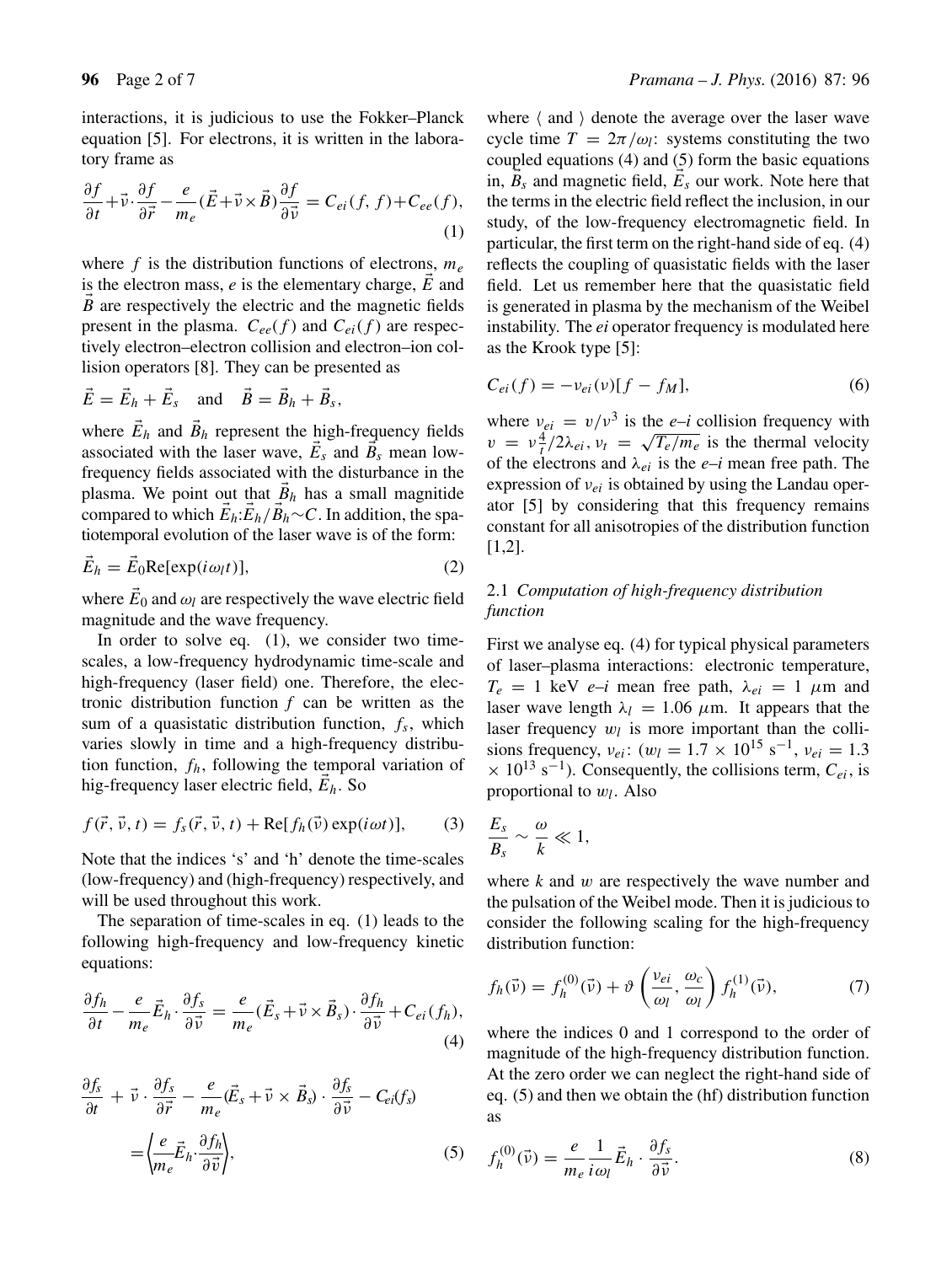By using this zero-order solution (8) and the expression (7) of  $f_h(\vec{v})$ , we can iteratively resolve eq. (5). So

$$
f_h(\vec{v}) = -\frac{e}{m_e} \frac{i}{\omega_l} E_{hJ} \cdot \frac{\partial f_s}{\partial \vec{v}} - \frac{e^2}{m_e^2} (\vec{E}_s + \vec{v} \times \vec{B}_s) \frac{\partial}{\partial v_i}
$$

$$
\times \left[ E_{hJ} \cdot \frac{\partial f_s}{\partial v_j} \right] + \frac{e}{m_e} \frac{v_{ei}}{\omega_l^2} E_{hJ} \cdot \frac{\partial f_s}{\partial v_j}, \qquad (9)
$$

where we have used the Einstein notation [9] corresponding to the summation over the repeat index. Equation (9) represents the high-frequency component of the electronic distribution function which depends on its low-frequency component  $f_s$ .

# 2.2 *Resolution of the low-frequency Fokker–Planck equation*

After some calculation using the expression of  $f_h$ , eq. (4) can be presented as

$$
\frac{\partial f_s}{\partial t} + \vec{v} \cdot \frac{\partial f_s}{\partial \vec{r}} - \frac{e}{m_e} (\vec{E}_s + \vec{v} \times \vec{B}_s) \cdot \frac{\partial f_s}{\partial \vec{v}} + v_{ei}(v)[f_s] = S_{BI},\tag{10}
$$

where

$$
S_{BI} = -\frac{1}{2} \frac{e^2}{m^2 \omega_l^2} E_{0l} E_{0j} \frac{\partial}{\partial v_l} \left[ v_{ei}(v) \frac{\partial f_s}{\partial v_j} \right]
$$

$$
- \frac{1}{2} \frac{e}{m} \frac{e^2}{m^2 \omega_l^2} E_{0l} E_{0j} E_{si} \frac{\partial}{\partial v_l} \left[ \frac{\partial^2 f_s}{\partial v_i \partial v_j} \right]
$$

$$
- \frac{1}{2} \frac{e}{m} \frac{e^2}{m^2 \omega_l^2} E_{0l} E_{0j} \frac{\partial}{\partial v_l} \left[ (\vec{v} \times \vec{B}_s)_{i} \frac{\partial^2 f_s}{\partial v_i \partial v_j} \right]. (11)
$$

The next step in our analysis is to develop eq. (11) by setting

$$
f_s = f_s^{(0)} + f_s^{(1)} \tag{12}
$$

with  $f^{(1)} \ll f_s^{(0)}$ . The distribution function  $f_s^{(0)}$  describes the plasma in the presence of high-frequency laser field  $E_h$ . However,  $f_s^{(1)}$  corresponds to the perturbations associated with quasistatic electromagnetic field  $E_s$  and  $B_s$ . Using eq. (12), we obtain the zero order of eq. (10) as

$$
\frac{\partial f_s^{(0)}}{\partial t} - \frac{1}{2} \left( \frac{e}{m_e \omega_l} \right)^2 E_{0j} E_{0l} \cdot \frac{\partial}{\partial v_l} \left( v_{ei}(v) \frac{\partial}{\partial v_j} f_s^{(0)} \right)
$$
  
=  $-v_{ei}(v) [f_s^{(0)}].$  (13)

Subsequently, we suppose that the non-perturbed plasma is homogeneous in the presence of high-frequency laser electric field,  $\vec{E}_h$ , with a linear polarization on the  $x$  direction. In this geometry, the above equation becomes  $\sqrt{2}$ 

$$
\frac{\partial f_s^{(0)}}{\partial t} - \frac{1}{2} \nu_0^2 \cdot \frac{\partial}{\partial \nu_x} \left( \nu_{ei}(\nu) \frac{\partial}{\partial \nu_x} f_s^{(0)} \right) = -\nu_{ei}(\nu) [f_s^{(0)}], \tag{14}
$$

where

$$
v_0 = \frac{eE_{hl}}{m_e \omega}
$$

is the magnitude of the oscillation velocity of the electrons in the laser electric field,  $E_h$ . The oscillation of the electrons induces an anisotropic distribution function in the direction of  $\vec{E}_h$ :  $f_s^{(0)}(\vec{v},t) = f_s^{(0)}(v,v_x,t)$ . With the introduction of the variable,  $\mu = v_x/v$ , eq. (14) is presented as

$$
\frac{\partial f_s^{(0)}}{\partial t} - \frac{\nu}{2} \frac{\nu_0^2}{\nu^2} \left[ \mu \frac{1}{\nu} \frac{\partial^2 f_s^{(0)}}{\partial \nu^2} + (1 - 4\mu^2) \frac{\partial f_s^{(0)}}{\partial \nu} \right] + \frac{3}{\nu^3} \frac{\nu_0^2}{\nu^2} \mu (1 - \mu^2) \frac{\partial f_s^{(0)}}{\partial \mu} - \frac{\nu}{\nu^2} \frac{\nu_0^2}{\nu^2} (1 - \mu^2) \frac{\partial^2 f_s^{(0)}}{\partial \mu \partial \nu} - \frac{\nu}{2 \nu^3} \frac{\nu_0^2}{\nu^2} \frac{\partial^2 f_s^{(0)}}{\partial \mu^2} = -\frac{\nu}{\nu^3} [f_s^{(0)}].
$$
\n(15)

Now, we develop the distribution function  $f_s^{(0)}(v, \mu)$ on the Legendre polynomials  $p_l(\mu)$  [9,10]. Then, eq. (15) can be developed. After some calculations using recurrence relations between Legendre polynomials of several orders, we find the equation of the isotropic distribution function, which corresponds to the projection of eq. (15) on the Legendre polynomial of order 0,  $P_0$ . So

$$
\frac{\partial f_{s0}^{(0)}}{\partial t} - \frac{\nu}{6} \frac{\nu_0^2}{\nu^2} \left[ \frac{\partial}{\partial \nu} \left( \frac{1}{\nu} \frac{\partial f_{s0}^{(0)}}{\partial \nu} \right) \right] = C_{ee}(f_{s0}^{(0)}).
$$
 (16)

In this equation, the terms proportional to the second anisotropic distribution function  $f_{s2}^{(0)}$  are ignored. This is justified by the fact that

$$
\frac{f_{s2}^{(0)}}{f_{s0}^{(0)}} \sim \frac{v_0^2}{v_t^2} \ll 1
$$

corresponding to the low-magnitude laser wave approximation is largely fulfilled in the laser–plasma interaction experiments. Note that this equation corresponds to that obtained by Langdon in ref. [11].

The equation of the second anisotropic,  $f_{s2}^{(0)}$ , is calculated under the same approximation by the projection of eq. (16) on Legendre polynomial,  $p_2$ . So

$$
\frac{\partial f_{s2}^{(0)}}{\partial t} - \frac{\nu}{3\sqrt{5}}\nu\nu_0^2 \left[\frac{\partial}{\partial \nu} \left(\frac{1}{\nu^4} \frac{\partial f_{s0}^{(0)}}{\partial \nu}\right)\right] = -\frac{\nu}{\nu^3} f_{s2}^{(0)},\tag{17}
$$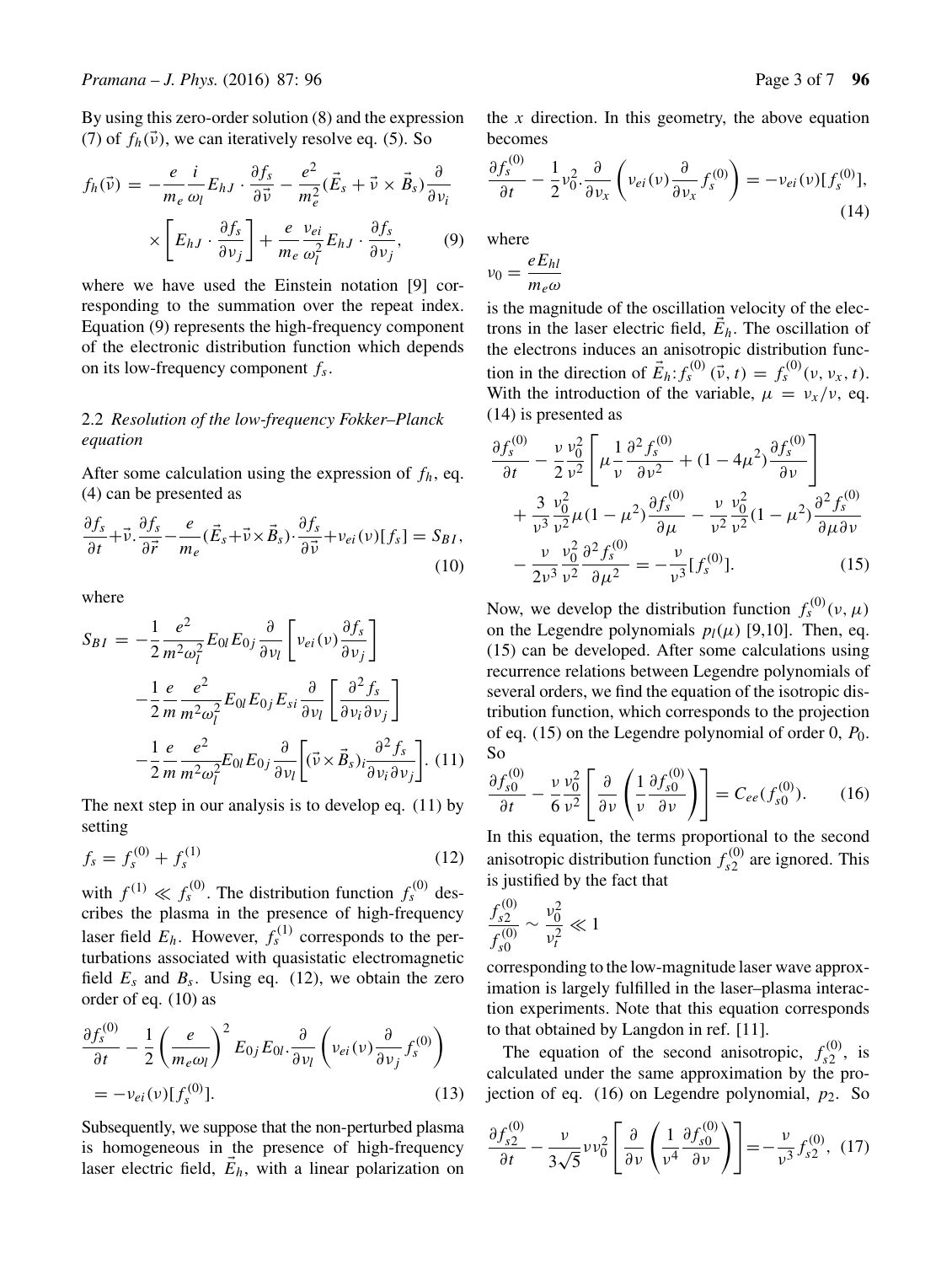where we have neglected the terms proportional to  $f_{s4}^{(0)}$  and those proportional to  $(v_0^2/v_t^2) f_{s2}^{(0)}$ . Then, the expression of the second anisotropic distribution function obtained in the stationary approximation is

$$
\frac{\partial f_{s2}^{(0)}}{\partial t} \approx 0,
$$

generally considered in the Weibel instability analysis. So

$$
f_{s2}^{(0)} = \frac{1}{3\sqrt{5}} \frac{v_0^2}{v^2} v^6 \left[ \frac{\partial}{\partial v} \left( \frac{1}{v^4} \frac{\partial f_{s0}^{(0)}}{\partial v} \right) \right].
$$
 (18)

By supposing that the isotropic distribution function is a Maxwellian  $f_M$ , eq. (18) is presented as

$$
f_{s2}^{(0)} = \frac{1}{3\sqrt{5}} \frac{v_0^2}{v_t^2} \left[ 3 + \frac{v_0^2}{v_t^2} \right] f_M.
$$
 (19)

It appears from eq. (15) that the anisotropic distribution function of first order is vanished. By limiting our development at the second order, the non-perturbed distribution function can be written as

$$
f_s^{(0)} = f_{s2}^{(0)}(\nu) + p_2(\mu) f_{s2}^{(0)}(\nu). \tag{20}
$$

#### **3. Weibel instability analysis**

This section is devoted to the analysis of the Weibel instability. For this, we establish the dispersion relation from the Maxwell's equations for Weibel quasistatic electromagnetic field, coupled with the perturbed distribution function. The growth rate of instability is deduced from the dispersion relation.

#### 3.1 *Perturbed distribution function*

The perturbed distribution function  $f_s^{(1)}$  is associated with an electromagnetic perturbation due to the Weibel instability. After some algebra, the spatiotemporal evolution of the perturbed distribution function  $f_s^{(1)}$ , is obtained from the Fokker–Planck equation (5), by considering the scaling equation (12), as

$$
\frac{\partial f_s^{(1)}}{\partial t} + \vec{v} \cdot \frac{\partial f_s^{(1)}}{\partial \vec{r}} - \frac{e}{m_e} (\vec{E}_s + \vec{v} \times \vec{B}_s) \cdot \frac{\partial f_s^{(0)}}{\partial \vec{v}} + v_{ei}(v) f_s^{(1)} \n= I_{BI}(f_s^{(1)}) + I_{BI}(f_s^{(0)}),
$$
\n(21)

where

$$
I_{BI}(f_s^{(1)}) = -\frac{1}{2}v_0^2 \frac{\partial}{\partial v_x} \left( v_{ei}(v) \frac{\partial}{\partial v_x} I_{BI}(f_s^{(1)}) \right)
$$

and

$$
I_{BI}(f_s^{(0)}) = -\frac{1}{2} \frac{e}{m_e} v_0^2 E_{si} \frac{\partial}{\partial v_x} \left[ \frac{\partial^2 f_{s0}}{\partial v_i \partial v_x} \right] -\frac{1}{2} \frac{e}{m_e} v_0^2 \frac{\partial}{\partial v_x} (\vec{v} \times \vec{B}_s) \frac{\partial^2 f_{s0}}{\partial v_i \partial v_x}.
$$
 (22)

It appears that the perturbed distribution function  $f_s^{(1)}$ depends on the non-perturbed distribution function  $f_s^{(0)}$ . Some simplification can be made on eq. (22). In fact the term,  $(\partial f_s^{(1)}/\partial t) \sim \omega f_s^{(1)}$  (where  $\omega$  is the Weibel mode pulsation), can be neglected compared to the collisions term  $\sim v_{ei}$ , that the interested Weibel modes are quasistatics:  $\omega \ll v_{ei}$ . Furthermore, by considering that  $(v_0^2/v_t^2) \ll 1$ , corresponding to a low-magnitude laser wave, it appears also that  $I_{BI}(f_s^{(1)})$  is small compared to  $v_{ei} f_s^{(1)}$ . Finally, by considering the Faraday law,  $E_s = (\omega/k)B_s$ , and the condition,  $(\omega/kv_t) \ll 1$ , the electric field term can be neglected compared to the magnetic field term in the expression of  $f_s^{(1)}$ . With these approximations, eq. (21) becomes

$$
\vec{v} \cdot \frac{\partial f_s^{(1)}}{\partial \vec{r}} - \frac{e}{m_e} (\vec{E}_s + \vec{v} \times \vec{B}_s) \cdot \frac{\partial f_s^{(0)}}{\partial \vec{v}} + v_{ei}(v) [f_s^{(1)}] \n= I_{BI}(f_s^{(0)}),
$$
\n(23)

where

$$
I_{BI}(f_s^{(0)}) = -\frac{1}{2} \frac{e}{m_e} v_0^2 \frac{\partial}{\partial v_x} (\vec{v} \times \vec{B}_s) \frac{\partial^2 f_{s0}}{\partial v_i \partial v_x}.
$$
 (24)

The linear polarization of the laser wave in the  $x$  direction allows a positive anisotropy in temperature:  $T_X$  >  $T_{\perp}$ . This is susceptible to excite perpendicular Weibel modes:  $k\perp \vec{x}$ . For simplification, we consider the geometry:  $(E_s || E_h || \vec{x}, B_s || \vec{y}, \vec{k} || \vec{z})$ . In this geometry, eq. (24) can be presented as

$$
ik\nu_z \cdot f_s^{(1)} + \nu_{ei}(\nu) f_s^{(1)} = \frac{eE_s}{m_e} \frac{\partial f_s^{(0)}}{\partial \nu_x} -\frac{eB_s}{m_e} \left( \nu_z \frac{\partial (P_2 f_{s2}^{(0)})}{\partial \nu_x} - \nu_x \frac{\partial (P_2 f_{s2}^{(0)})}{\partial \nu_z} \right) + I_{BI}(f_s^{(0)}),
$$
(25)

where

$$
I_{BI}(f_s^{(0)}) = -\frac{1}{2} \frac{e B_s}{m_e} v_0^2 \left( v_x \frac{\partial^2 f_s^{(0)}}{\partial v_x \partial v_z} - v_z \frac{\partial^2 f_s^{(0)}}{\partial v_x^2} \right).
$$
\n(26)

In eq. (26), the anisotropic component has been neglected in terms of  $E_s$ . In the right-hand side of eq. (26), the first term is the source term of Weibel instability.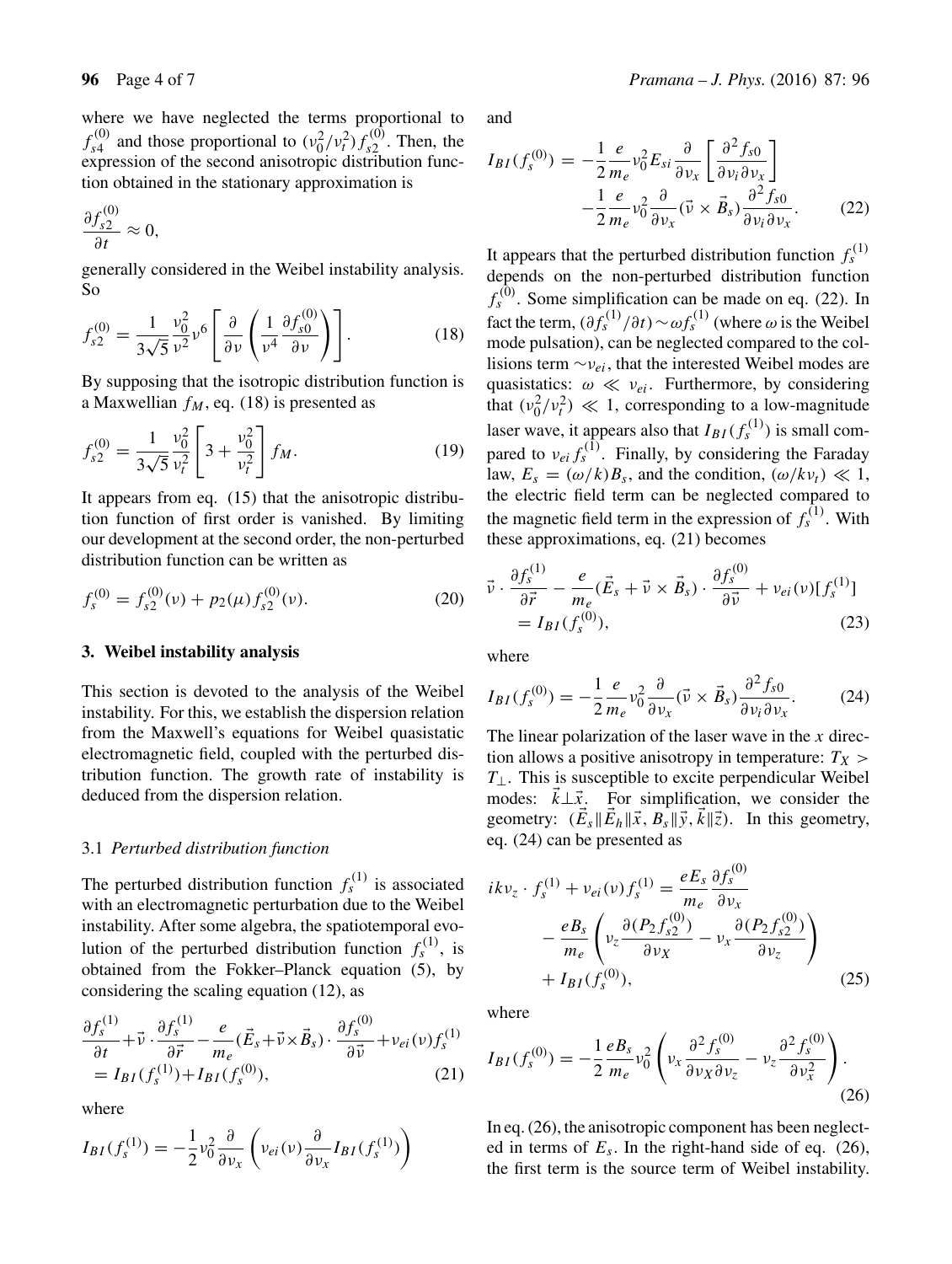However, the term  $I_{BI}(f_s^{(0)})$  corresponds to the coupling between the quasistatic magnetic field,  $B_s$ , and the laser wave field ( $\sim v_0$ ). This term has been ignored in the previous studies of the Weibel instability [2,3] even though it is comparable to the source term. To resolve eq. (26), first we express the velocity vector in spherical coordinates  $v_z = v \cos \theta$ ,  $v_x = v \sin \theta \cos \varphi$ ,  $v_y = v \sin \theta \sin \varphi$ , and eq. (26) can be presented as

$$
(ikv \cos \theta + v_{ei}(v)) f_s^{(1)} = S_E + S_B,
$$
 (27)

where

$$
S_E = \frac{eE_s}{m_e} \sin \theta \cos \varphi \frac{\partial f_{s0}^{(0)}}{\partial \nu}
$$
 (28)

$$
SB = \left[3\sqrt{5}\frac{e}{m_e}f_{s2}^{(0)} - \frac{1}{2}v_0^2v\frac{\partial}{\partial v}\left(\frac{1}{v}\frac{\partial f_{s0}^{(0)}}{\partial v}\right)\right]
$$
  
×  $B_s \cdot \cos\theta \sin\theta \cos\varphi$ . (29)

The following step is to develop  $f_s^{(1)}(\nu, \theta, \varphi)$  on the spherical harmonics  $y_l^m(\theta, \varphi)$  [9,10]:

$$
f_s^{(1)}(\nu,\theta,\varphi) = \sum_{l=0}^{\infty} \sum_{m=-l}^{m=l} f_{sl}^{(1)}(\nu) y_l^m(\theta,\varphi).
$$
 (30)

Equation (25) then becomes

$$
(ik\upsilon\cos\theta + \upsilon_{ei}(\upsilon)) \sum_{l=0}^{\infty} \sum_{m=-l}^{m=l} f_{sl}^{(1)}(\upsilon) y_l^m(\theta, \varphi)
$$
  
=  $S_{E,1}^{\pm 1} + S_{B,2}^{\pm 1}$ , (31)

$$
S_{E,1}^{\pm 1} = \pm \sqrt{\frac{2\pi}{3}} \frac{e}{m_e} E_s \frac{\partial f_{s0}^{(0)}}{\partial v} y_1^{\pm 1}
$$
 (32)

and

$$
S_{B,2}^{\pm 1} = \mp \sqrt{\frac{2\pi}{15}} B_s \left[ 3\sqrt{5} \frac{e}{m_e} f_{s2}^{(0)} - \frac{1}{2} v_0^2 v \frac{\partial}{\partial v} \left( \frac{1}{v} \frac{\partial f_{s0}^{(0)}}{\partial v} \right) \right] y_2^{\pm 1}.
$$
 (33)

After some investigation using the properties of spherical harmonics [9,10], eq. (31) becomes

$$
\nu_{ei}(\nu) f_{sl,m}^{(1)}(\nu) + ik\nu \left(\frac{l^2 - m^2}{4l^2 - 1}\right) f_{sl-1,m}^{(1)}(\nu) + ik\nu \left(\frac{(l+1)^2 - m^2}{4(l+1)^2 - 1}\right) f_{sl+1,m}^{(1)}(\nu) = S_{E,l}^m + S_{B,l}^m, (34)
$$

where  $S_{E,l}^m$  and  $S_{B,l}^m$  are respectively the projections of  $S_E$  and  $S_B$  on the spherical harmonic of order  $(l, m)$ . Note here that only the components  $S_{E,1}^{\pm 1}$  and  $S_{B,2}^{\pm 1}$  are not vanishing.

Equation (32) is the basic equation to calculate  $f_s^{(1)}$ . It is a recurrence relation between  $f_{sl,m}^{(1)}$ ,  $f_{sl-1,m}^{(1)}$ , and  $f_{sl+1,m}^{(1)}$ . Note that for  $\geq 3$ , this equation can be written as

$$
\nu_{ei}(\nu) f_{sl,m}^{(1)}(\nu) = -ik\nu \left(\frac{l^2 - m^2}{4l^2 - 1}\right) f_{sl-1,m}^{(1)}(\nu) \n-ik\nu \left(\frac{(l+1)^2 - m^2}{4(l+1)^2 - 1}\right) f_{sl+1,m}^{(1)}(\nu)
$$
 (35)

System (35) is resolved by using a mathematical method based on the inversion of the collision propagator in spherical harmonics basis using the continuous fractions [6,9]. The following solution is obtained:

$$
f_{s3,m}^{(1)} = -ik\nu^4 \left(\frac{9-m^2}{35}\right) F_{3,m} f_{s2,m}^{(1)},
$$
 (36)

where  $F_{3,m}$  means the continuous fraction defined by the recurrence relation

$$
F_{l,m}(k,\nu) = \left[\nu_{ei} + k^2 \nu^8 \left(\frac{(l+1)^2 - m^2}{4(l+1)^2 - 1}\right) F_{l+1,m}\right]^{-1}.
$$
\n(37)

Note here that eq. (36) is the exact solution of (35). It gives the relation between  $f_{s3,m}^{(1)}$  and  $f_{s2,m}^{(1)}$  by including the contributions of all anisotropies  $f_{sl,m}^{(1)}$  through the continuous fractions  $F_{l,m}$ .

From eqs (35) and (36) coupled with the continuous fraction (37), we can calculate all anisotropic  $f_{sl,m}^{(1)}$  of the perturbed distribution function. In this work, we limit  $f_{s1,1}^{(1)}$  and  $f_{s1,-1}^{(1)}$  enough for studying the Weibel instability.

The equation of  $f_{s1,1}^{(1)}$  is deduced from (35) by putting  $l = 1$  and  $m = 1$ . So

$$
\nu_{ei} f_{s1,1}^{(1)} + \sqrt{\frac{3}{15}} i k \nu^4 f_{s2,1}^{(1)} = \nu^3 S_{E,1}^1. \tag{38}
$$

The equation of  $f_{s2,1}^{(1)}$  is deduced also from (34) by putting  $l = 2$  and  $m = 1$ . So

$$
\nu_{ei} f_{s2,1}^{(1)} + \sqrt{\frac{3}{15}} i k \nu^4 f_{s1,1}^{(1)} + \sqrt{\frac{8}{35}} i k \nu^4 f_{s3,1}^{(1)} = \nu^3 S_{B,2}^1. \tag{39}
$$

By substituting (36) in (39) and by using (37), starting from (37), we obtain, after some calculation, the explicit expression of  $f_{s1,1}^{(1)}$ . So

$$
f_{s1,1}^{(1)} = \nu^3 F_{1,1} S_{E,1}^1 - \frac{i\sqrt{5}}{k\nu} (1 - \nu F_{1,1}) S_{B,2}^1.
$$
 (40)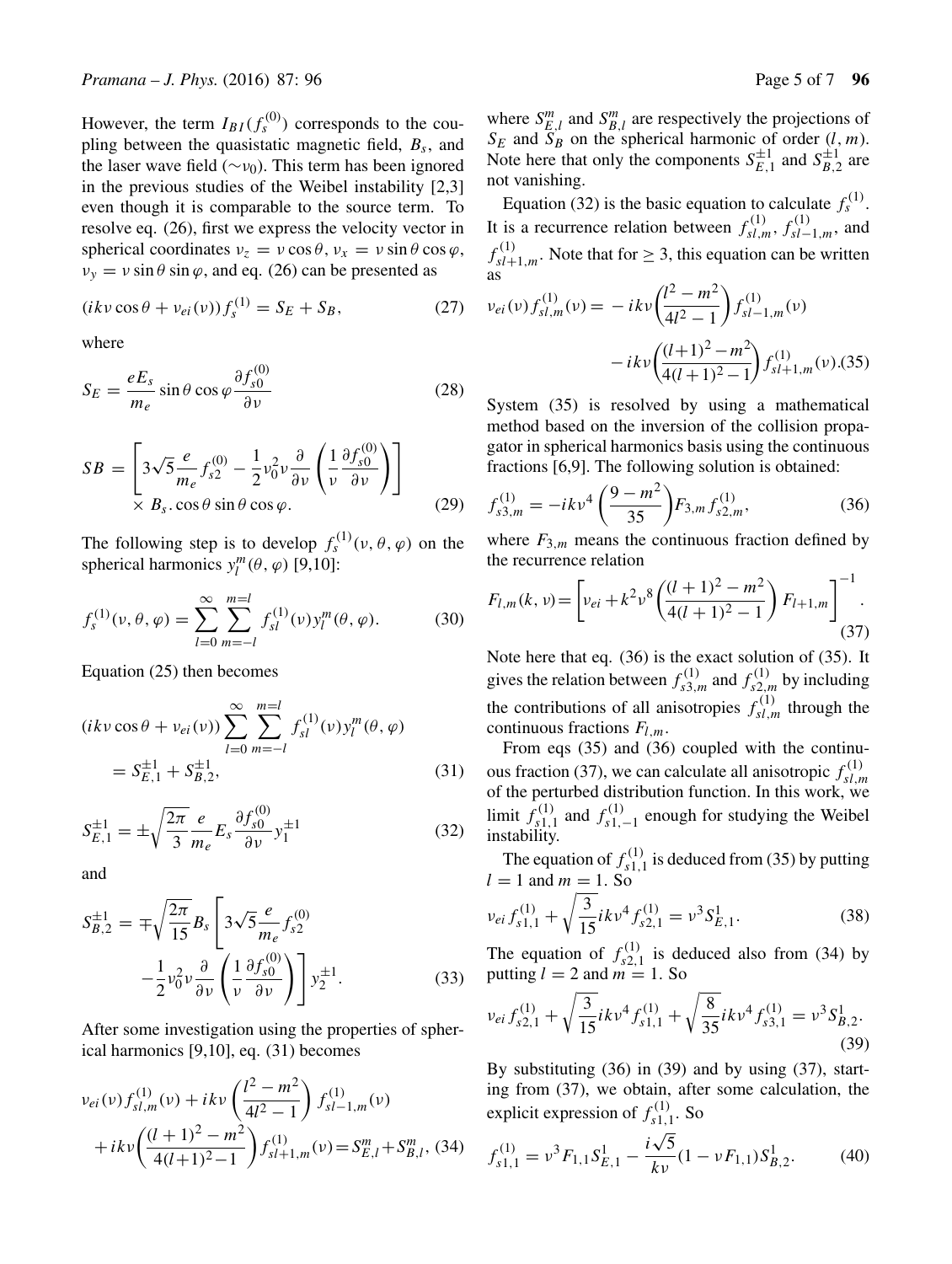By the same method, we compute the explicit expression of  $f_{s1,-1}^{(1)}$ . So

$$
f_{s1,-1}^{(1)} = \nu^3 F_{1,1} S_{E,1}^{-1} - \frac{i\sqrt{5}}{k\nu} (1 - \nu F_{1,1}) S_{B,2}^{-1}.
$$
 (41)

For  $f_{s0}^{(0)} = f_M$ , by using the expression of  $f_{s2}^{(0)}$  (eq. (20)), the component is obtained as

$$
f_{s1,\pm 1}^{(1)} = \pm 4\sqrt{\frac{2\pi}{3}} \frac{e}{m_e} E_s v_t^2 y^2 F_{1,1} f_M \mp \frac{e}{m_e} \frac{i}{k v_t}
$$
  
 
$$
\times \sqrt{\frac{\pi}{3}} B_s \frac{v_0^2}{v_t^2} (1 - v F_{1,1}) (3 + y) y^{-1/2} f_M. (42)
$$

### 3.2 *Dispersion relation*

The calculus of dispersion relation starts from the Maxwell equations [8,12] for the quasistatic Weibel modes coupled with the perturbed distribution function  $f_s^{(1)}$  through the current density  $\vec{J}$ . So

$$
\vec{\nabla}\Lambda \vec{E}_s = \frac{-\partial \vec{B}_s}{\partial t},\tag{43}
$$

$$
\vec{\nabla}\Lambda \vec{B}_s = \mu_0 \vec{J} + \mu_0 \varepsilon_0 \frac{\partial \vec{E}_s}{\partial t},
$$
\n(44)

where  $\vec{J}$  is defined as

$$
\vec{J} = -e \int \vec{v} f_s^{(1)} \vec{dv}.
$$
 (45)

By considering the spatio-temporal dependence of the field  $\vec{E}_s$  and  $\vec{B}_s$  as a Fourier mode  $\sim \exp(izt - i\vec{k} \cdot \vec{r})$ , eqs (43) and (44) can be represented as

$$
kE_s = \omega B_s,\tag{46}
$$

$$
kB_s = -ie\mu_0\sqrt{\frac{2\pi}{3}}\int v^3(f_{s1,1}^{(1)} - f_{s1,-1}^{(1)})dv.
$$
 (47)

Then dispersion relation is obtained as

$$
\frac{c^2 k^2}{\omega_p^2} = \frac{8\sqrt{2}}{3\sqrt{\pi}} \omega v_t^3 \int y^3 F_{1,1} \exp(-y) dy \n+ \frac{1}{3\sqrt{\pi}} \frac{v_0^2}{v_t^2} \int (1 - v F_{1,1})(3 + y) y^{1/2} \n\times \exp(-y) dy.
$$
\n(48)

The growth rate of Weibel instable mode [13,14],  $\gamma$ :  $\omega = \omega_r + i\gamma$ , is obtained explicitly from this dispersion relation. So

$$
\gamma(k) = -\frac{3}{8} \sqrt{\frac{\pi}{2}} \frac{c^2 k^2}{\omega_p^2} \frac{1}{v_i^3} \frac{1}{\int dy y^3 F_{1,1} \exp(-y)}
$$
  
+ 
$$
\frac{1}{4\sqrt{2}} \frac{1}{v_i^3} \frac{v_0^2}{v_i^2}
$$
  

$$
\times \frac{\int dy y^{1/2} (1 - 2vF_{1,1})(1 - \frac{y}{3}) \exp(-y)}{\int dy y^3 F_{1,1} \exp(-y)}.
$$
 (49)

We have presented in figures 1 and 2 the growth rate spectra of Weibel instability  $\gamma(k)$ , as a function of collision parameter  $k\lambda_{ei}$  for typical parameters of the laser pulse and plasma. We point out that without the stabilization term,  $I_{BI}(f_{s0}^{(0)})$ , our results correspond to the results given in ref. [4]. In addition, the comparison of the obtained spectra with previous works shows an overestimaion by two orders in the growth rate of the most unstable Weibel mode.



**Figure 1.** Rate of instability  $\gamma$  from the Krook model  $C_{ei}$ , depending on the collision parameter  $k\lambda_{ei}$  for the following physical parameters:  $n_e = 10^{27} \text{ m}^{-3}$ ,  $T_e = 2 \text{ keV}$ ,  $(v_0/v_t) = 0.3$  and  $z = 4$ . The dotted line corresponds to the  $\gamma$  values without the term  $I_{BI}(f_{s0}^{(0)})$ .